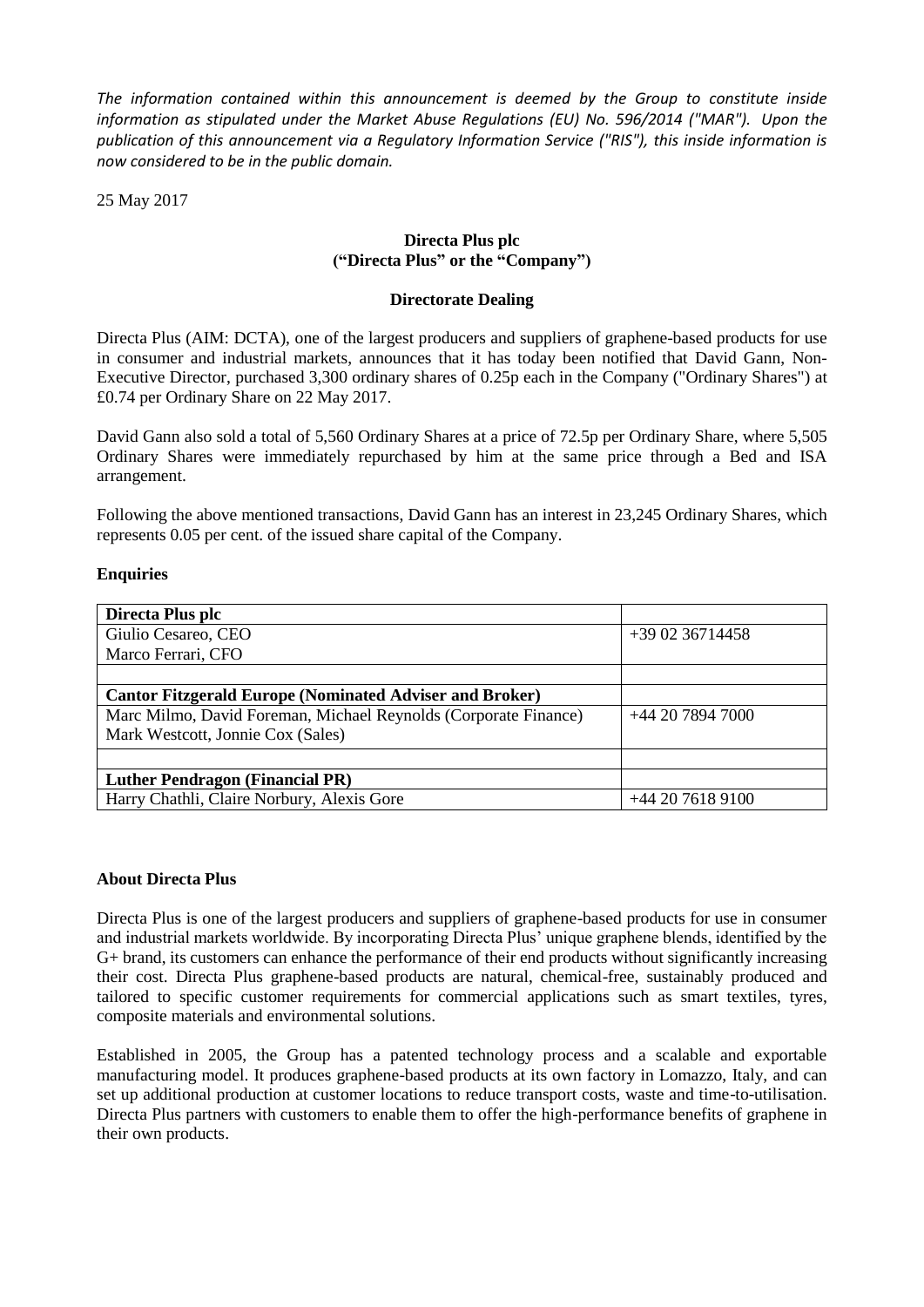## **Notification and public disclosure of transactions by Persons Discharging Managerial Responsibilities ("PDMR") and persons closely associated with them ("PCA")**

| $\kappa$ responsibilities ( $\kappa$ f D $\kappa$ f and persons closely associated with them ( $\kappa$ f $\kappa$ )<br>Notification of a Transaction pursuant to Article 19(1) of Regulation (EU) No. 596/2014 |                                                                                                                                                                                                         |                                                                                                    |                      |           |                         |
|-----------------------------------------------------------------------------------------------------------------------------------------------------------------------------------------------------------------|---------------------------------------------------------------------------------------------------------------------------------------------------------------------------------------------------------|----------------------------------------------------------------------------------------------------|----------------------|-----------|-------------------------|
| $\mathbf{1}$                                                                                                                                                                                                    | Details of the person discharging managerial responsibilities/person closely associated                                                                                                                 |                                                                                                    |                      |           |                         |
| a.                                                                                                                                                                                                              | Name                                                                                                                                                                                                    | David Gann                                                                                         |                      |           |                         |
| $\overline{2}$                                                                                                                                                                                                  | <b>Reason for notification</b>                                                                                                                                                                          |                                                                                                    |                      |           |                         |
| a.                                                                                                                                                                                                              | <b>Position/Status</b>                                                                                                                                                                                  | <b>PDMR</b><br>Non-Executive Director of Directa Plus plc                                          |                      |           |                         |
| b.                                                                                                                                                                                                              | Initial notification/<br>Amendment                                                                                                                                                                      | <b>Initial Notification</b>                                                                        |                      |           |                         |
| $\overline{\mathbf{3}}$                                                                                                                                                                                         | Details of the issuer, emission allowance market participant, auction platform, auctioneer<br>or auction monitor                                                                                        |                                                                                                    |                      |           |                         |
| a.                                                                                                                                                                                                              | Name                                                                                                                                                                                                    | Directa Plus plc                                                                                   |                      |           |                         |
| $b$ .                                                                                                                                                                                                           | <b>LEI</b>                                                                                                                                                                                              | N/A                                                                                                |                      |           |                         |
| $\overline{\mathbf{4}}$                                                                                                                                                                                         | Details of the transaction(s): section to be repeated for (i) each type of instrument; (ii) each<br>type of transaction; (iii) each date; and (iv) each place where transactions have been<br>conducted |                                                                                                    |                      |           |                         |
| a.                                                                                                                                                                                                              | Description of the<br>financial instrument,<br>type of instrument                                                                                                                                       | Ordinary Shares of 0.25p each                                                                      |                      |           |                         |
|                                                                                                                                                                                                                 | <b>Identification Code</b>                                                                                                                                                                              | ISIN: GB00BSM98843                                                                                 |                      |           |                         |
| $\mathbf{b}$ .                                                                                                                                                                                                  | Nature of the transaction                                                                                                                                                                               | David Gann has purchased 3,300 ordinary shares of 0.25p each in the<br>Company ("Ordinary Shares") |                      |           |                         |
| c.                                                                                                                                                                                                              | $Price(s)$ and volume $(s)$                                                                                                                                                                             | Price(s)                                                                                           |                      | Volume(s) |                         |
|                                                                                                                                                                                                                 | <b>Transaction 1</b><br>(purchase)                                                                                                                                                                      | £0.74                                                                                              |                      | 3,300     |                         |
|                                                                                                                                                                                                                 | Transaction 2 (sale)                                                                                                                                                                                    | £0.725                                                                                             |                      | 5,560     |                         |
|                                                                                                                                                                                                                 | <b>Transaction 3</b><br>(purchase)                                                                                                                                                                      | £0.725                                                                                             |                      | 5,505     |                         |
| d.                                                                                                                                                                                                              | Aggregated information                                                                                                                                                                                  | Price(s)                                                                                           | Aggregated volume(s) |           | <b>Aggregated Total</b> |
|                                                                                                                                                                                                                 | <b>Transaction 1</b><br>(purchase)                                                                                                                                                                      | £0.74                                                                                              | 3,300                |           | £2,442                  |
|                                                                                                                                                                                                                 | Transaction 2 (sale)                                                                                                                                                                                    | £0.725                                                                                             | 5,560                |           | £4,031                  |
|                                                                                                                                                                                                                 | <b>Transaction 3</b><br>(purchase)                                                                                                                                                                      | £0.725                                                                                             | 5,505                |           | £3,991.125              |